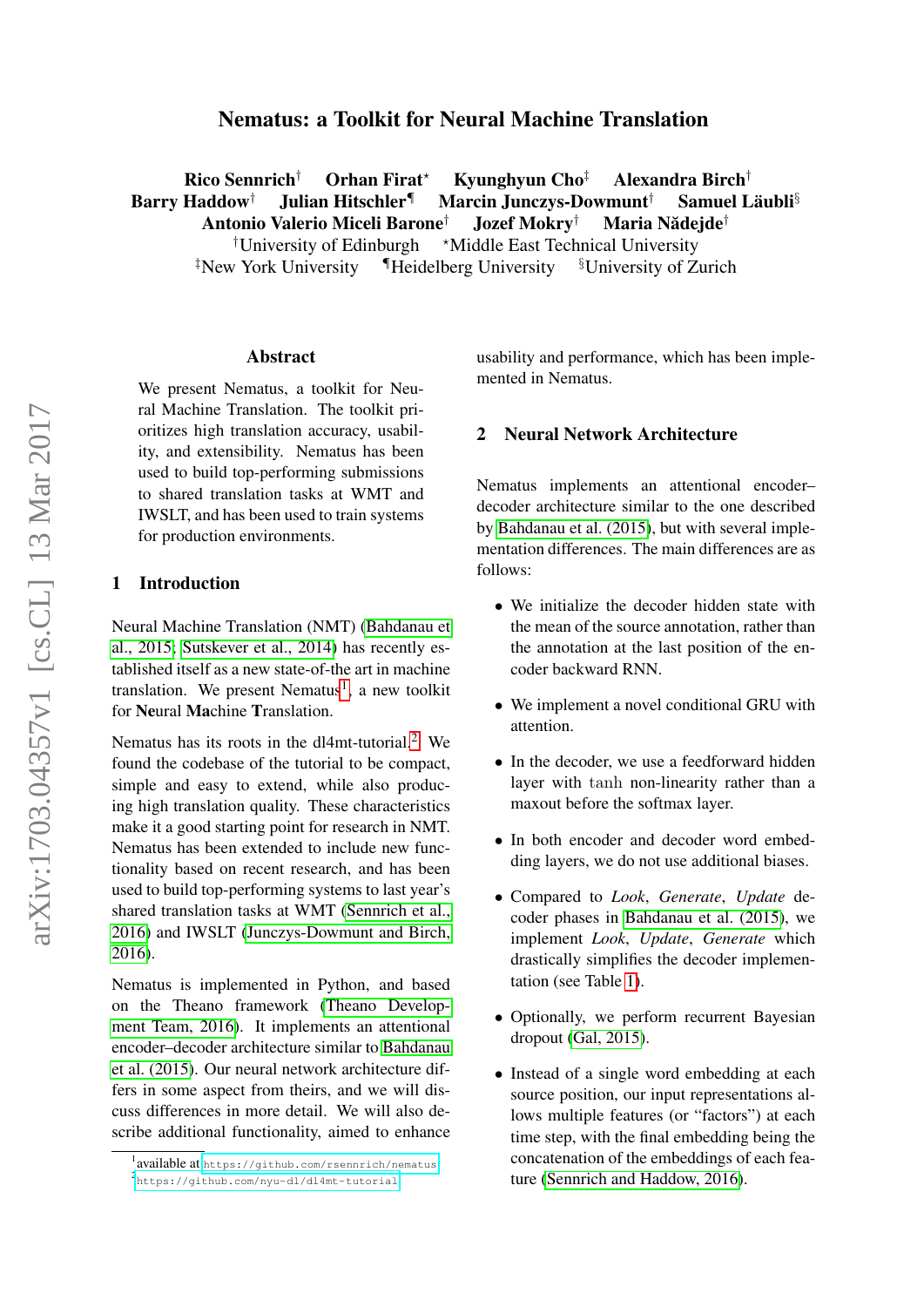• We allow tying of embedding matrices [\(Press](#page-3-7) [and Wolf, 2017;](#page-3-7) [Inan et al., 2016\)](#page-3-8).

<span id="page-1-0"></span>

| Table 1: Decoder phase differences  |                  |
|-------------------------------------|------------------|
| $RNN$ Rearch (Rahdanau et al. 2015) | Nematur (DI AMT) |

| кгутосаген (Ванданай стан, 2019) |                                                               |          |                                                                   |
|----------------------------------|---------------------------------------------------------------|----------|-------------------------------------------------------------------|
| Phase                            | Output - Input                                                | Phase    | Output - Input                                                    |
| Look                             | $\mathbf{c}_i \leftarrow \mathbf{s}_{i-1}, \mathbf{C}$        | Look     | $\mathbf{c}_i \leftarrow \mathbf{s}_{i-1}, y_{i-1}, C$            |
| Generate                         | $y_i \leftarrow s_{i-1}, y_{i-1}, \mathbf{c}_i$               | Update   | $\mathbf{s}_i \leftarrow \mathbf{s}_{i-1}, y_{i-1}, \mathbf{c}_i$ |
| Update                           | $\mathbf{s}_i \leftarrow \mathbf{s}_{i-1}, y_i, \mathbf{c}_i$ | Generate | $y_i \leftarrow s_i, y_{i-1}, c_i$                                |

We will here describe some differences in more detail:

Given a source sequence  $(x_1, \ldots, x_{T_x})$  of length  $T_x$  and a target sequence  $(y_1, \ldots, y_{T_y})$  of length  $T_y$ , let  $h_i$  be the annotation of the source symbol at position  $i$ , obtained by concatenating the forward and backward encoder RNN hidden states,  $h_i =$  $[\vec{h}_i; \vec{h}_i]$ , and  $s_j$  be the decoder hidden state at  $[\vec{h}_i; \vec{h}_i]$ , and  $s_j$  be the decoder hidden state position j.

decoder initialization [Bahdanau et al. \(2015\)](#page-3-0) initialize the decoder hidden state s with the last backward encoder state.

$$
\mathbf{s}_0 = \tanh\left(\mathbf{W}_{\text{init}}\overleftarrow{\mathbf{h}}_1\right)
$$

with  $W_{init}$  as trained parameters.<sup>[3](#page-1-1)</sup> We use the average annotation instead:

$$
\mathbf{s}_0 = \tanh\left(\mathbf{W}_{init} \frac{\sum_{i=1}^{T_x} \mathbf{h}_i}{T_x}\right)
$$

conditional GRU with attention Nematus implements a novel conditional GRU with attention,  $cGRU_{\text{att}}$ . A  $cGRU_{\text{att}}$  uses its previous hidden state  $s_{j-1}$ , the whole set of source annotations C =  ${\bf h}_1, \ldots, {\bf h}_{T_x}$  and the previously decoded symbol  $y_{i-1}$  in order to update its hidden state s<sub>i</sub>, which is further used to decode symbol  $y_i$  at position j,

$$
\mathbf{s}_{j} = \mathbf{cGRU}_{\text{att}}\left(\mathbf{s}_{j-1}, y_{j-1}, \mathbf{C}\right)
$$

Our conditional GRU layer with attention mechanism, cGRU<sub>att</sub>, consists of three components: two GRU state transition blocks and an attention mechanism ATT in between. The first transition block,  $GRU<sub>1</sub>$ , combines the previous decoded symbol  $y_{j-1}$  and previous hidden state  $s_{j-1}$  in order to generate an intermediate representation  $s'_j$ with the following formulations:

$$
\mathbf{s}'_j = \text{GRU}_1 (y_{j-1}, \mathbf{s}_{j-1}) = (1 - \mathbf{z}'_j) \odot \mathbf{s}'_j + \mathbf{z}'_j \odot \mathbf{s}_{j-1},
$$
  
\n
$$
\mathbf{s}'_j = \tanh \left( \mathbf{W}' \mathbf{E}[y_{j-1}] + \mathbf{r}'_j \odot (\mathbf{U}' \mathbf{s}_{j-1}) \right),
$$
  
\n
$$
\mathbf{r}'_j = \sigma \left( \mathbf{W}'_r \mathbf{E}[y_{j-1}] + \mathbf{U}'_r \mathbf{s}_{j-1} \right),
$$
  
\n
$$
\mathbf{z}'_j = \sigma \left( \mathbf{W}'_z \mathbf{E}[y_{j-1}] + \mathbf{U}'_z \mathbf{s}_{j-1} \right),
$$

where **E** is the target word embedding matrix,  $\mathbf{s}'_j$ is the proposal intermediate representation,  $\mathbf{r}'_j$  and  $z'_{j}$  being the reset and update gate activations. In this formulation, W', U', W'<sub>r</sub>, U'<sub>r</sub>, W'<sub>z</sub>, U'<sub>z</sub> are trained model parameters;  $\sigma$  is the logistic sigmoid activation function.

The attention mechanism, ATT, inputs the entire context set C along with intermediate hidden state  $s'_j$  in order to compute the context vector  $c_j$  as follows:

$$
\mathbf{c}_{j} = \text{ATT}(\mathbf{C}, \mathbf{s}'_{j}) = \sum_{i}^{T_{x}} \alpha_{ij} \mathbf{h}_{i},
$$

$$
\alpha_{ij} = \frac{\exp(e_{ij})}{\sum_{k=1}^{T_{x}} \exp(e_{kj})},
$$

$$
e_{ij} = \mathbf{v}_{a}^{\mathsf{T}} \tanh\left(\mathbf{U}_{a} \mathbf{s}'_{j} + \mathbf{W}_{a} \mathbf{h}_{i}\right),
$$

where  $\alpha_{ij}$  is the normalized alignment weight between source symbol at position  $i$  and target symbol at position j and  $v_a$ ,  $U_a$ ,  $W_a$  are the trained model parameters.

Finally, the second transition block,  $GRU<sub>2</sub>$ , generates  $s_j$ , the hidden state of the cGRU<sub>att</sub>, by looking at intermediate representation  $s'_j$  and context vector  $c_i$  with the following formulations:

$$
\mathbf{s}_{j} = \text{GRU}_{2} (\mathbf{s}'_{j}, \mathbf{c}_{j}) = (1 - \mathbf{z}_{j}) \odot \mathbf{s}_{j} + \mathbf{z}_{j} \odot \mathbf{s}'_{j},
$$

$$
\mathbf{s}_{j} = \tanh (\mathbf{W}\mathbf{c}_{j} + \mathbf{r}_{j} \odot (\mathbf{U}\mathbf{s}'_{j})),
$$

$$
\mathbf{r}_{j} = \sigma (\mathbf{W}_{r}\mathbf{c}_{j} + \mathbf{U}_{r}\mathbf{s}'_{j}),
$$

$$
\mathbf{z}_{j} = \sigma (\mathbf{W}_{z}\mathbf{c}_{j} + \mathbf{U}_{z}\mathbf{s}'_{j}),
$$

similarly,  $s_i$  being the proposal hidden state,  $\mathbf{r}_i$  and  $\mathbf{z}_i$  being the reset and update gate activations with the trained model parameters  $\mathbf{W}, \mathbf{U}, \mathbf{W}_r, \mathbf{U}_r, \mathbf{W}_z, \mathbf{U}_z.$ 

Note that the two GRU blocks are not individually recurrent, recurrence only occurs at the level

<span id="page-1-1"></span><sup>&</sup>lt;sup>3</sup>All the biases are omitted for simplicity.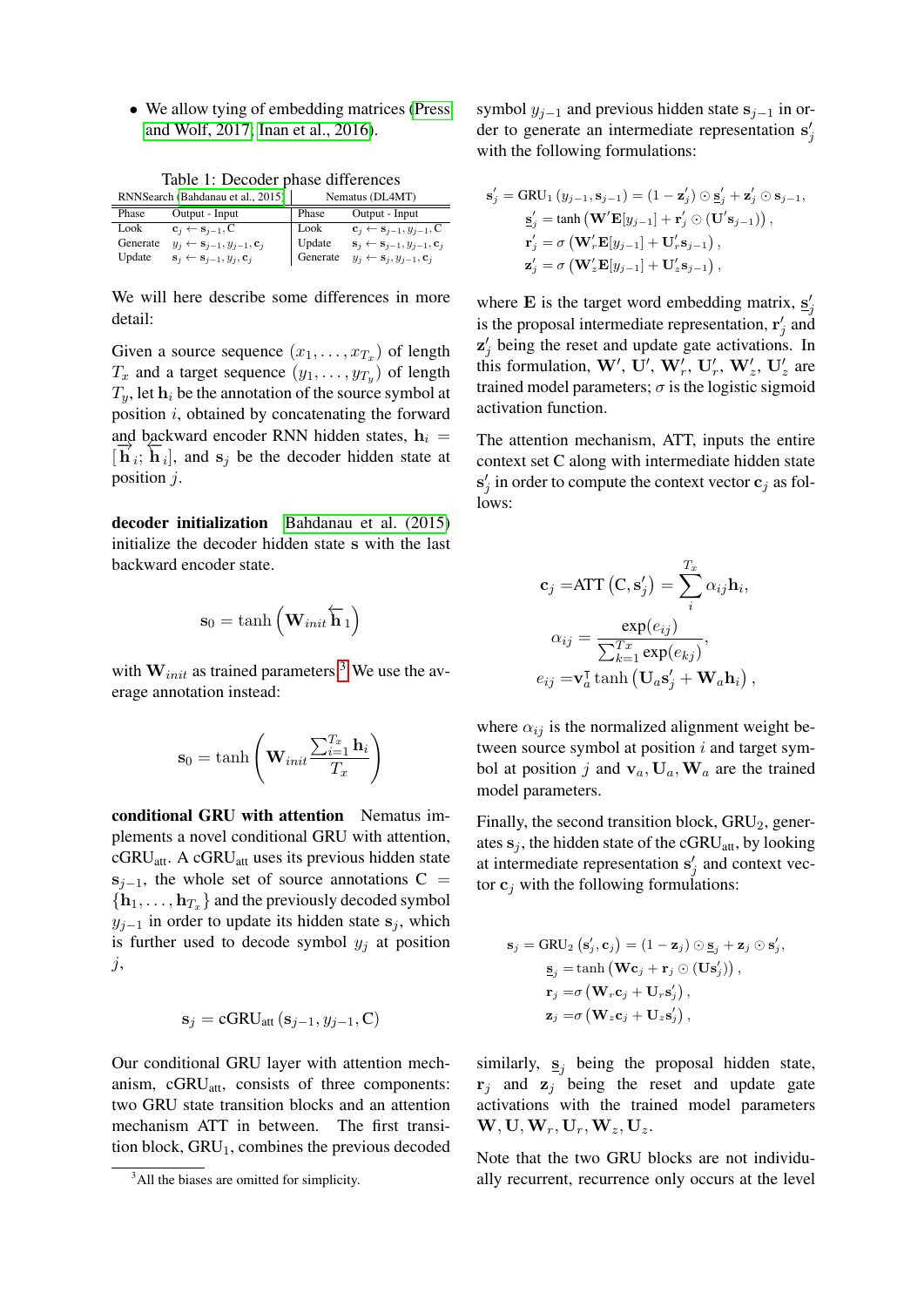of the whole cGRU layer. This way of combining RNN blocks is similar to what is referred in the literature as *deep transition* RNNs [\(Pascanu et al.,](#page-3-9) [2014;](#page-3-9) [Zilly et al., 2016\)](#page-3-10) as opposed to the more common *stacked* RNNs [\(Schmidhuber, 1992;](#page-3-11) [El](#page-3-12) [Hihi and Bengio, 1995;](#page-3-12) [Graves, 2013\)](#page-3-13).

deep output Given  $s_j$ ,  $y_{j-1}$ , and  $c_j$ , the output probability  $p(y_i | \mathbf{s}_i, y_{i-1}, \mathbf{c}_i)$  is computed by a softmax activation, using an intermediate representation  $t_i$ .

$$
p(y_j | \mathbf{s}_j, y_{j-1}, \mathbf{c}_j) = \text{softmax}(\mathbf{t}_j \mathbf{W}_o)
$$
  

$$
\mathbf{t}_j = \tanh(\mathbf{s}_j \mathbf{W}_{t1} + \mathbf{E}[y_{j-1}]\mathbf{W}_{t2} + \mathbf{c}_j \mathbf{W}_{t3})
$$

 $W_{t1}$ ,  $W_{t2}$ ,  $W_{t3}$ ,  $W_o$  are the trained model parameters.

## 3 Training Algorithms

By default, the training objective in Nematus is cross-entropy minimization on a parallel training corpus. Training is performed via stochastic gradient descent, or one of its variants with adaptive learning rate (Adadelta [\(Zeiler, 2012\)](#page-3-14), RmsProp [\(Tieleman and Hinton, 2012\)](#page-3-15), Adam [\(Kingma and](#page-3-16) [Ba, 2014\)](#page-3-16)).

Additionally, Nematus supports minimum risk training (MRT) [\(Shen et al., 2016\)](#page-3-17) to optimize towards an arbitrary, sentence-level loss function. Various MT metrics are supported as loss function, including smoothed sentence-level BLEU [\(Chen](#page-3-18) [and Cherry, 2014\)](#page-3-18), METEOR [\(Denkowski and](#page-3-19) [Lavie, 2011\)](#page-3-19), BEER [\(Stanojevic and Sima'an,](#page-3-20) [2014\)](#page-3-20), and any interpolation of implemented metrics.

To stabilize training, Nematus supports early stopping based on cross entropy, or an arbitrary loss function defined by the user.

# 4 Usability Features

In addition to the main algorithms to train and decode with an NMT model, Nematus includes features aimed towards facilitating experimentation with the models, and their visualisation. Various model parameters are configurable via a command-line interface, and we provide extensive



<span id="page-2-0"></span>Figure 1: Search graph visualisation for DE→EN translation of "Hallo Welt!" with beam size 3.

documentation of options, and sample set-ups for training systems.

Nematus provides support for applying single models, as well as using multiple models in an ensemble – the latter is possible even if the model architectures differ, as long as the output vocabulary is the same. At each time step, the probability distribution of the ensemble is the geometric average of the individual models' probability distributions. The toolkit includes scripts for beam search decoding, parallel corpus scoring and n-best-list rescoring.

Nematus includes utilities to visualise the attention weights for a given sentence pair, and to visualise the beam search graph. An example of the latter is shown in Figure [1.](#page-2-0) Our demonstration will cover how to train a model using the commandline interface, and showing various functionalities of Nematus, including decoding and visualisation, with pre-trained models.<sup>[4](#page-2-1)</sup>

## 5 Conclusion

We have presented Nematus, a toolkit for Neural Machine Translation. We have described implementation differences to the architecture by [Bah](#page-3-0)[danau et al. \(2015\)](#page-3-0); due to the empirically strong performance of Nematus, we consider these to be of wider interest.

We hope that researchers will find Nematus an accessible and well documented toolkit to support

<span id="page-2-1"></span><sup>4</sup> Pre-trained models for 8 translation directions are available at [http://statmt.org/rsennrich/wmt16\\_systems/](http://statmt.org/rsennrich/wmt16_systems/)